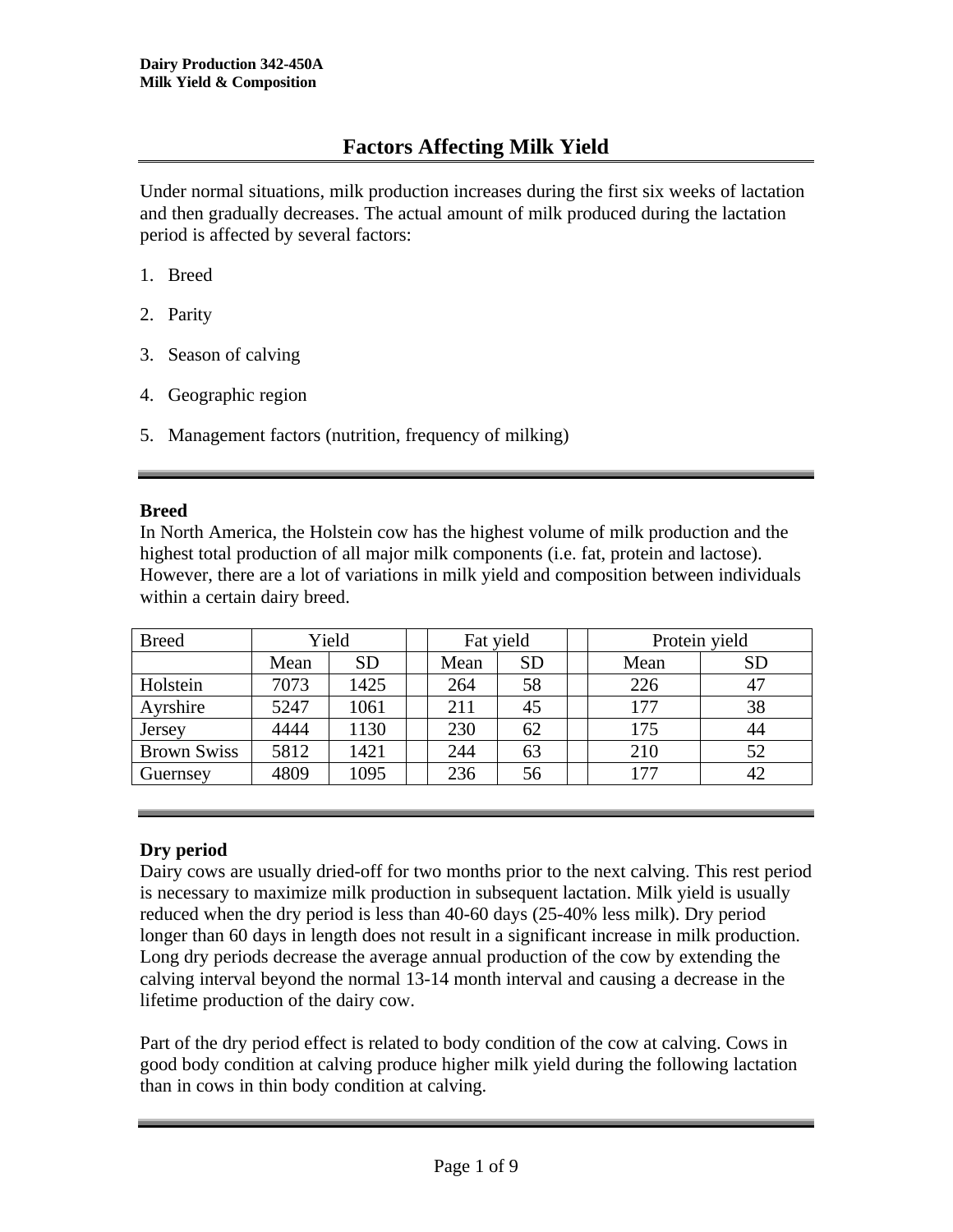## **Age and body weight at calving**

The amount of milk produced by the cow increases with advancing lactations (age). This is due in part to an increase in body weight, which results in a larger digestive system and a larger mammary gland for the secretion of milk. Another reason for increased milk production with age is due to the effects of recurring pregnancies and lactations. Data on milk production with cows suggest that 20% of the increase in milk production is due to increased body weight and 80% to the effects of recurring pregnancy and lactations. Recurring pregnancies and lactation can result in increases of 30% in milk production from the first to the fifth lactation.

## **Lactation number**

Milk production increases with lactation number and is maximized in the fourth or the fifth lactation. This is a result of the increasing development and size of the udder and the increasing body size over that of the first lactation animal. The expected mature yield (mature equivalent) of a primiparous cow calving at two years of age can be estimated by multiplying yield of first lactation by 1.3.

## **Pregnancy**

Pregnancy has an inhibitory effect on milk yield. Most of the reduction in milk yield occurs after the fifth month of pregnancy. By the  $8<sup>th</sup>$  month of pregnancy, milk yield may be 20% less for that month compared with non-pregnant cow. The inhibitory effect of pregnancy is not likely due to fetal requirement, which does not increase considerably until the last two months of pregnancy. It is believed that the increase in estrogen and progesterone level as pregnancy progresses, inhibits milk secretion. Some studies with mice indicated that progesterone inhibits the activity of  $\alpha$ -lactalbumin.

## **Season of calving**

The effect of season of calving on milk yield is confounded by breed, the stage of lactation, and climatic condition. Cows calving in late fall to spring produce more milk (up to 8% more) than cows calving in the summer. This is likely due to an interaction between day light and ambient temperature. Seasonal differences have become less significant because of better feeding and management of the dairy cow.

## **Ambient temperature**

The effect of ambient temperature on milk yield is dependent upon the breed. Holsteins and the other larger breeds are more tolerant to lower temperatures, whereas the smaller breeds particularly the Jersey, are much more tolerant to high temperatures. The optimum temperature for the Holstein cow is about 10 °C. Milk production declines when environmental temperature exceeds 27 °C. The reduction in milk yield is largely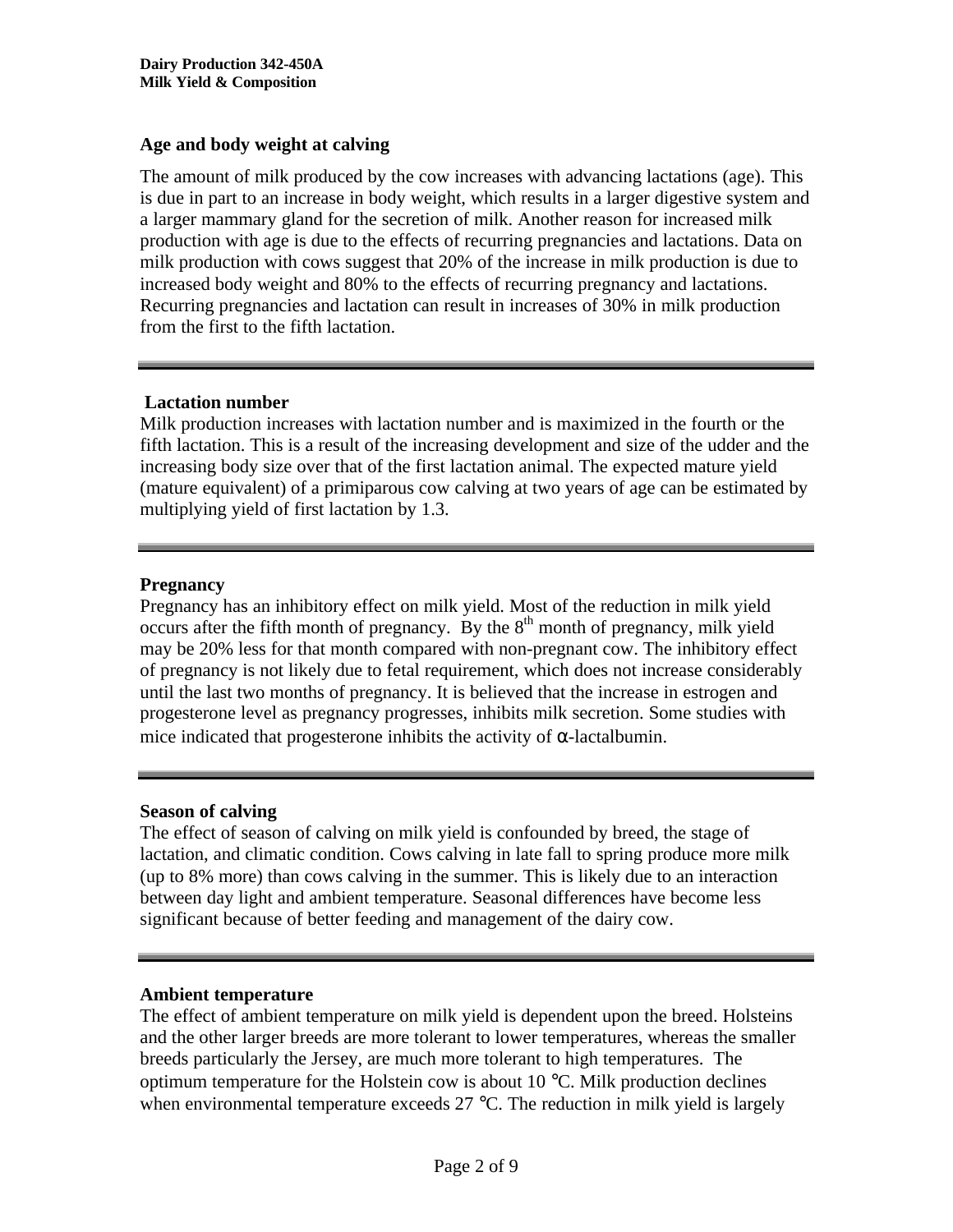due to drop in feed intake. High temperature affect high producing cows more than low producers and it is particularly harmful during the peak of lactation.

#### **Disease**

The main disease that affect milk yield of dairy cows is mastitis. It impairs the ability of secretory tissue synthesize milk components and destroys the secretory tissues and consequently lowering milk yield. A decrease in production persists after the disappearance of the clinical signs of mastitis due to a destruction in the secretory tissues.

## **Management Factors**

## *Feed and water supply*

Any restriction in feed or water supply will result in a drop in milk production. The most dramatic effect is brought about by shortage of water as the cow has no means of storing water. Withholding access to water, or insufficient supply of water for few hours will result in a rapid drop in milk yield.

## *Growth hormones (BST)*

There is a positive correlation between milk production of cows and the level of growth hormone in their blood. Growth hormone causes redistribution of nutrient within the cow's body to favor nutrient utilization towards milk production. However, growth hormone is not directly involved in milk secretion process.

## *Milking intervals*

Cows are usually milked at equal intervals (12-h interval for 2 x milking). Cows milked at unequal intervals produce less milk than those milked at equal intervals. The reduction in milk yield is more in high producing cows than in low producing ones. Incomplete milking for several consecutive days can permanently reduce milk yield for the entire lactation. Milking time for most cows is 5-6 minutes per cow.

## *Milking frequency*

Cows are usually milked twice daily. Milking a twice a day yields at least 40% more milk than once a day.. Increasing milking frequency to 3 x day increases milk yield by up to 20% (range 5-20%). The increase is usually highest for first lactation cow and declines as the cow gets older. The most likely reasons for increased milk production as frequency of milking increases are 1) less intramammary pressure generated with frequent milking, 2) increased stimulation of hormone activity favorable of milk production and 3) less negative feedback on the secretory cells due to the accumulation of milk components. The practice has been implemented to increase milk yield and utilize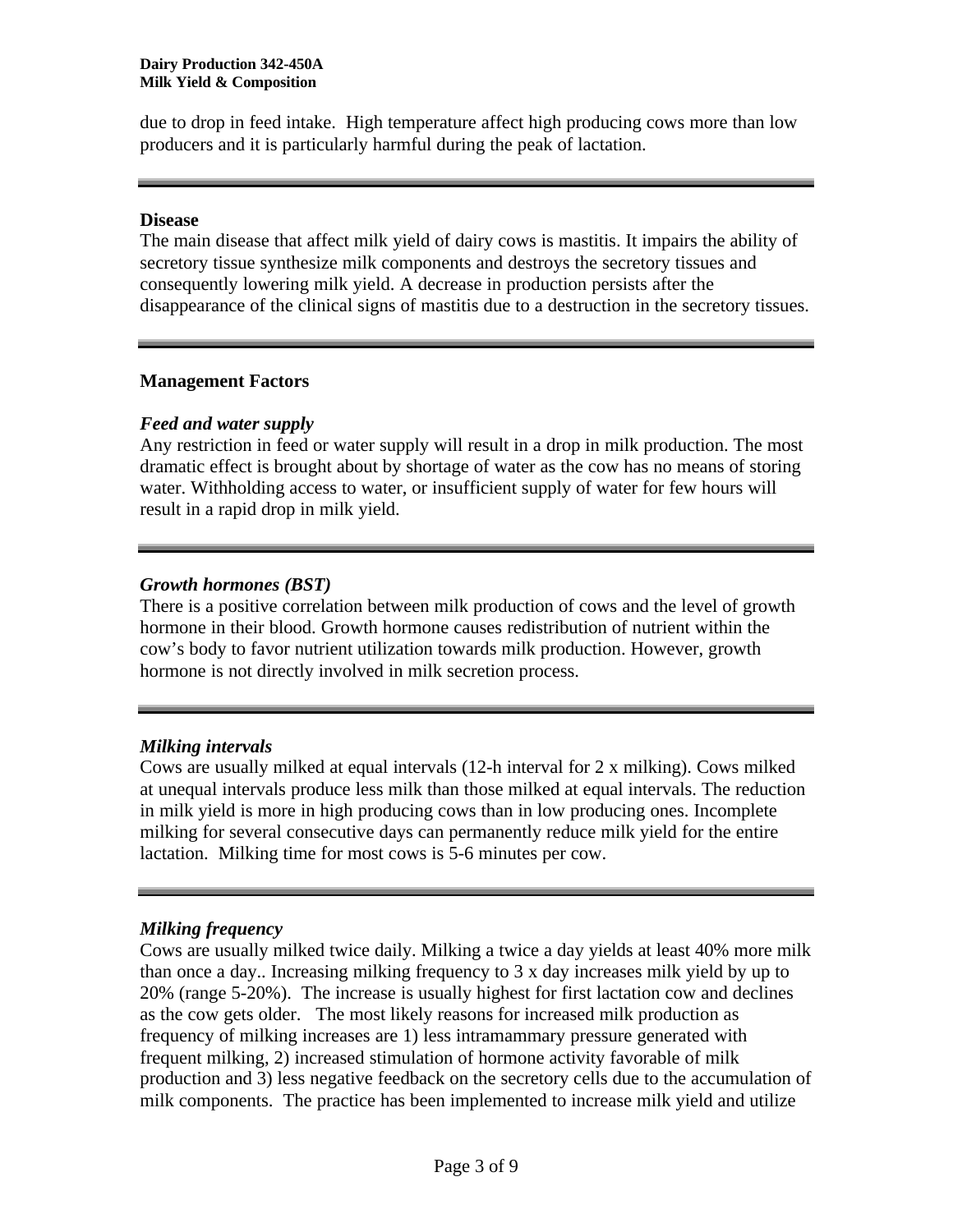facilities more efficiently. However, the practice is still being debated. There are several problems associated with 3 x per day milking. It may increase the incidence of mastitis as the cows get exposed to the milking machine more often. The practice is also not recommended for poorly managed herds as existing problems will be aggravated.

## **Rate of Milk Secretion**

The period following milk removal is characterized by low intra-alveolar pressure, which facilitate the transport of newly synthesized milk into the alveolar lumen. As secretion continues between milkings, pressure is exerted on the secretory process by the alveolar luminal contents. When the luminal pressure exceeds the force of secretion as the alveolar enlargement reaches its limit. It is presumed that the distention pressure of the lumen exceeds the strength of the secretory mechanism needed to push the newly formed milk out of the cell. In turn, the buildup of newly formed milk in the cell retards the uptake of milk precursors by chemical feedback mechanism (e.g. FIL) and / or physical factors (e.g. intra-mammary pressure).

The physical factors are a result of the distended alveoli partially displacing all other intramammary compartments, including the blood vessels With restricted blood flow, less nutrients are available for milk production, less hormones are available to drive the mammary synthetic systems, removal of waste products of synthesis is reduced and less oxytocin is available to stimulate the myoepithelial cells.

In Dairy cows, average secretion rate begins to decline after 10 hours since the last milking and secretion stops after 35 hours. The pressure measured in the teat cistern increases in three phases. An initial rapid increase in the pressure caused by the movement of residual milk into the cistern from the alveoli and small ducts. The second, lower phase can be an accumulation of newly synthesized milk that is released into the duct system from the alveolar lumens as they begin to accumulate milk. The third phase is marked by an accelerated pressure increase and probably represent overfilling of alveoli, ducts and gland cisterns.

# **Residual milk & Available Milk**

Residual milk can be defined as the amount of milk left in the udder after milking is completed. About 10-20% of total milk is left in the udder as residual milk. Residual milk can be measured by giving the cow oxytocin and one minute later, milking the cow again. Part of the residual can never be recovered by conventional milking procedures while another fraction can be collected if the amount of residual milk is large due to poor milking procedure. This portion of milk is referred to as available milk. Available milk reflects how well the cow was stimulated for milking. If the cow is not well trained for milking, the amount of available milk uncollected will be great. Large amount of residual milk reduces daily milk production, reduces lactation production and the cow will have fewer days in milk.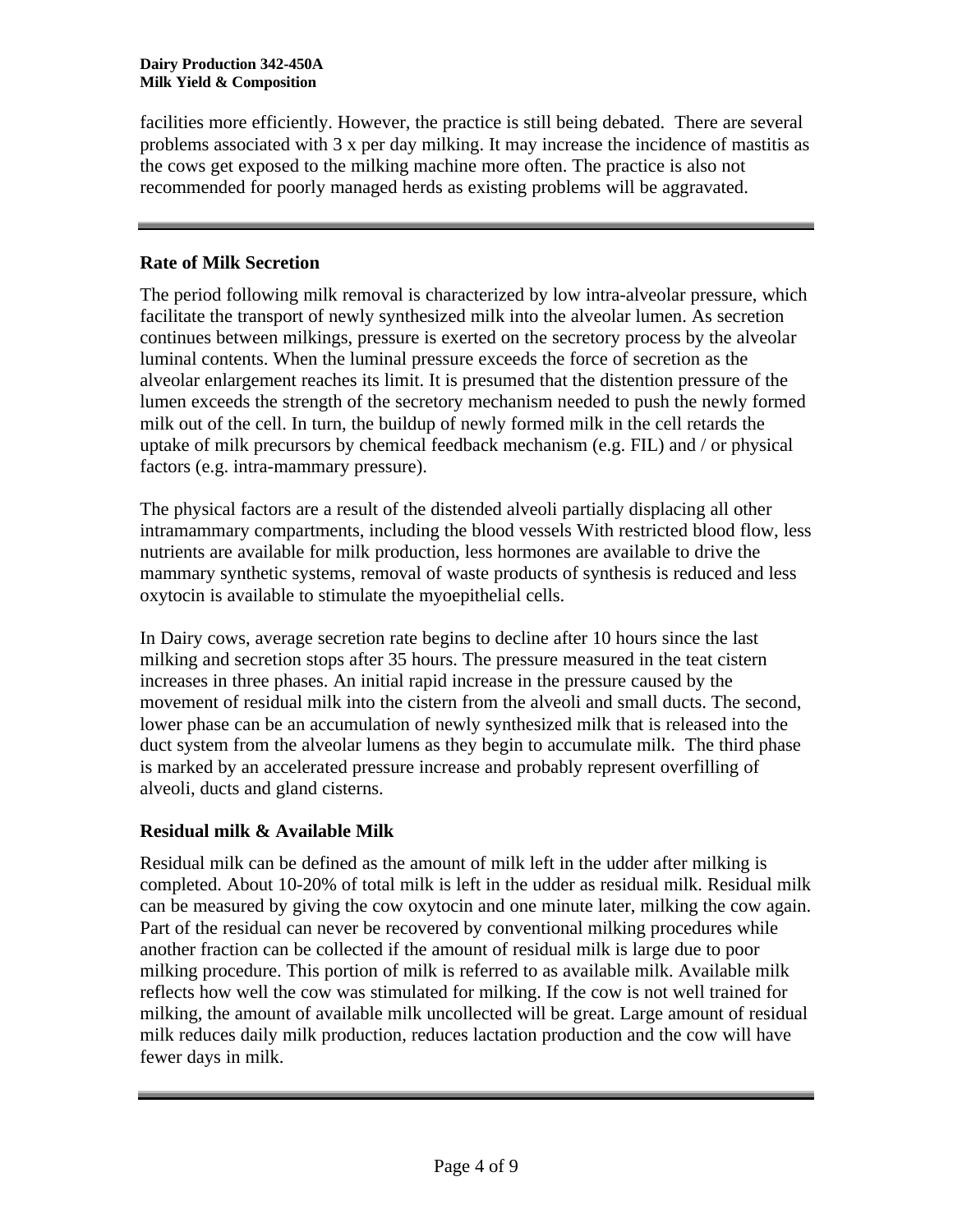In cattle, fat is the most variable component while minerals and lactose are the least variable. Milk protein to milk fat ratio ranges from 0.78 to 0.85 depending on breed type. Factors contributing to variations in milk composition include species, genetic variations within species, differences between individuals within a strain and differences in conditions affecting individuals.

# **Genetic Differences:**

Heritability is defined as the ratio of genetic variance to total phenotypic ratio. The concentrations (%) of the three major milk constituents are genetically controlled to a considerable extent. Heritiabilities of fat, protein, and lactose contents average 0.58, 0.49, and 0.5, respectively, while that of milk yield average 0.27. Some milk constituents are strongly correlated

| Fat % & protein %          | $r = 0.45$ to 0.55     |
|----------------------------|------------------------|
| Fat % & SNF %              | $r = 0.4$              |
| SNF % & protein %          | $r = 0.81$             |
| Milk yield $&$ fat $%$     | $r = -0.15$ to $-0.30$ |
| Milk yield & SNF%          | $r = -0.10$            |
| Milk yield $&$ protein $%$ | $r = -0.10$ to $-0.30$ |

The above figures indicate that there is a room to increase milk protein % (by genetic selection) without increasing fat % and that selection for high milk yield alone may reduce milk fat and protein percentages.

## **Breed Differences**

Milk from Holstein cows has a lower milk fat % than milk from Jersey or Guernsey (Table 1). Fat droplets also differ among breeds. Holstein has the smallest fat droplet while Guernsey has the largest. Milk of Jersey cows also has a higher total solids than milk from other dairy cattle breeds. Differences n milk composition among individual with a breed are often larger than differences among breeds. Milk color is also affected by breed type. Milk from Guernsey and Jersey is yellowish in color. This is because these two breeds convert mush less carotene (yellow pigments) to vitamin A than other breeds of dairy cattle.

| <b>Breed</b>       | <b>Total solids</b> | Fat  | <b>Protein</b> | <b>Lactose</b> | Ash  |
|--------------------|---------------------|------|----------------|----------------|------|
| <b>Ayrshire</b>    | 12.69               | 3.97 | 3.26           | 4.63           | 0.72 |
| <b>Brown Swiss</b> | 12.69               | 3.80 | 3.18           | 4.80           | 0.72 |
| <b>Guernsey</b>    | 13.69               | 4.58 | 3.49           | 4.78           | 0.75 |
| <b>Holstein</b>    | 11.91               | 3.56 | 3.02           | 4.61           | 0.3  |
| <b>Jersey</b>      | 14.15               | 4.97 | 3.03           | 4.70           | 0.77 |

**Table 1. Milk composition of five breeds of dairy cattle.**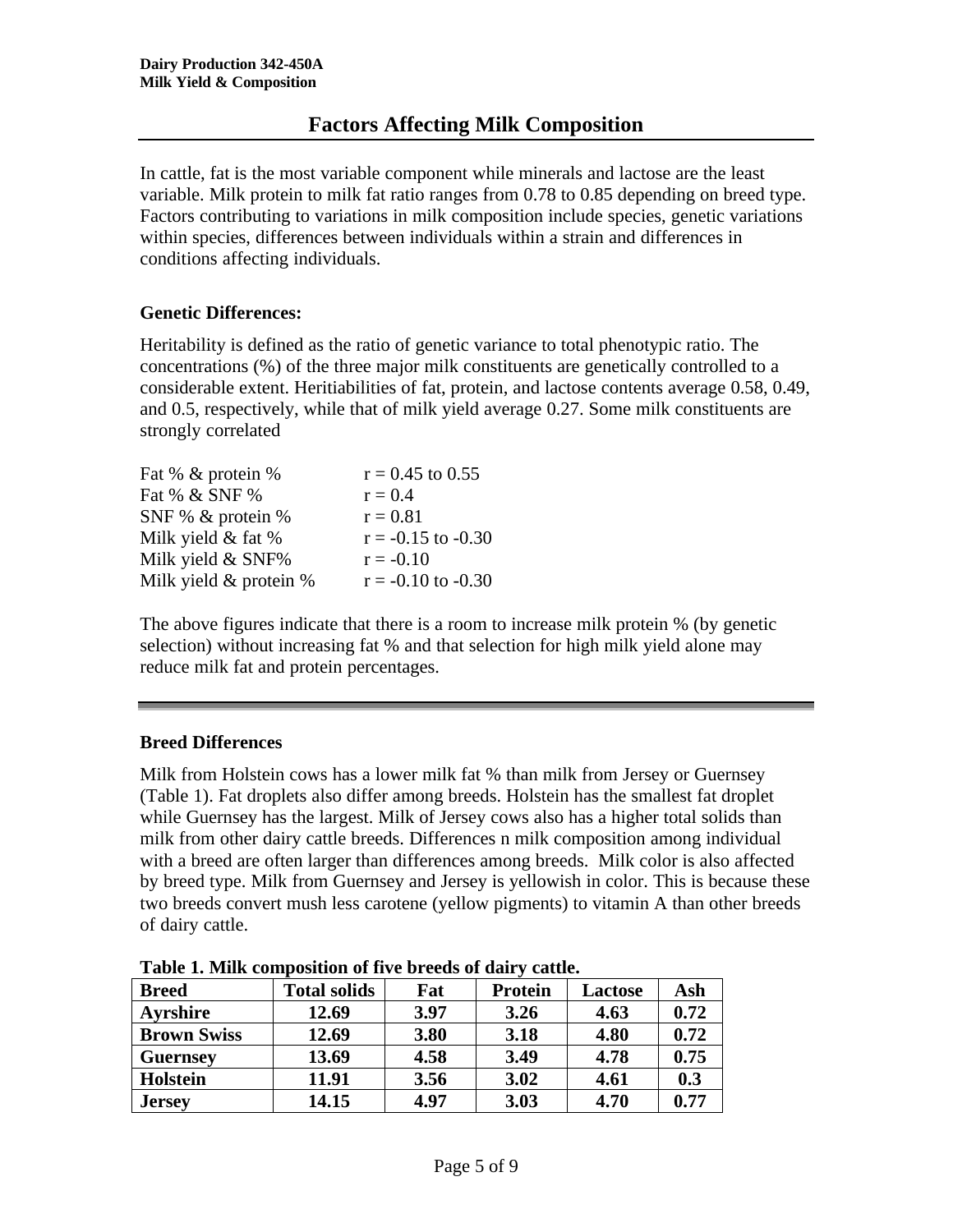## **Stage of Lactation**

#### *A- Colostrum*

Colostrum, the first mammary secretion after parturition differs greatly from normal milk (Table 2). Cow's colostrum contains more minerals, protein and less lactose than milk. Fat % is usually higher in colostrum than in milk. Calcium, Mg, P, and Cl are high in colostrums, whereas K is low. Iron is 10-17 times higher in colostrums than in milk. The high levels of Fe are needed for the rapid increase in hemoglobin in the red blood cells of the newborn calf. Colostrum contains 10 times as much vitamin A and 3 times as much vitamin D as milk.

| Time after     | Casein        | <b>Globulin</b> | Fat           | Lactos        | Ash           | <b>Total</b>  |
|----------------|---------------|-----------------|---------------|---------------|---------------|---------------|
| calving        | $\frac{6}{6}$ | $\frac{0}{0}$   | $\frac{6}{6}$ | e             | $\frac{0}{0}$ | solids        |
|                |               |                 |               | $\frac{6}{6}$ |               | $\frac{6}{6}$ |
| At once        | 5.00          | 11.07           | 6.55          | 2.90          | 1.22          | 26.74         |
| <b>6 hours</b> | 3.50          | 6.60            | 7.82          | 3.29          | 0.97          | 22.18         |
| 12 hours       | 3.12          | 2.86            | 4.10          | 3.88          | 0.88          | 14.84         |
| 18 hours       | 3.00          | 2.14            | 4.00          | 3.75          | 0.85          | 13.74         |
| 24 hours       | 2.61          | 1.91            | 3.64          | 3.82          | 0.85          | 12.83         |
| 36 hours       | 2.86          | 1.32            | 3.58          | 3.68          | 0.84          | 12.10         |
| 72 hours       | 2.77          | 1.10            | 3.52          | 4.41          | 0.84          | 12.64         |
| 5 days         | 2.74          | 1.00            | 3.55          | 4.79          | 0.83          | 12.91         |
| 10 days        | 2.62          | 0.68            | 3.57          | 4.92          | 0.82          | 12.61         |

The most remarkable difference between colostrums and milk is the extremely high levels of Ig content of colostrum. Mammary secretion gradually changes from colostrums to normal milk within 3-5 postpartum (Figure 1).



**Figure 1. Changes in milk composition at successive milkings**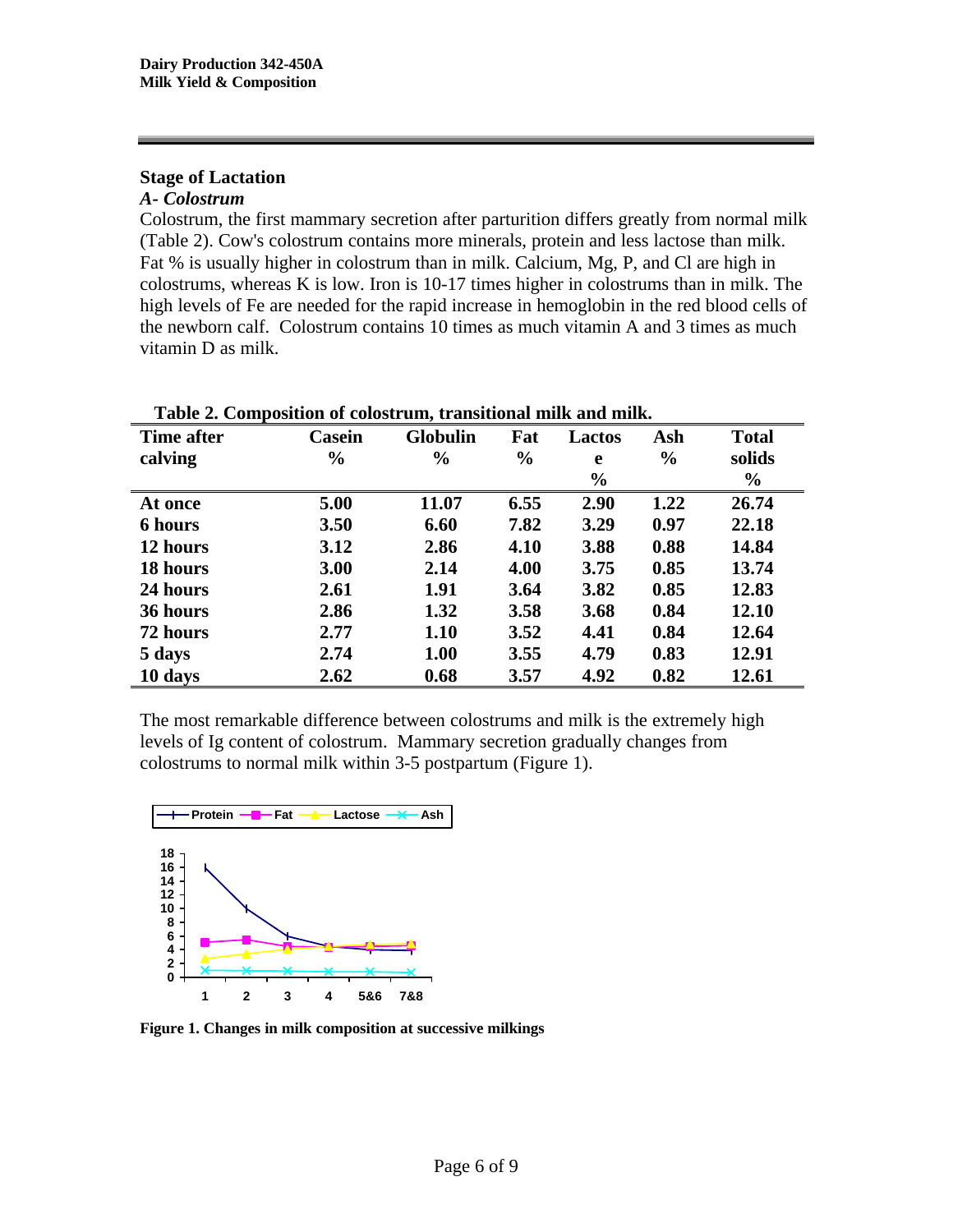## *B- Normal Milk*

Changes in composition occur during the first few days (see Figure 1) continue but at reduced rate for about 5 weeks of lactation. Fat and protein % then rises gradually and may increase more sharply near the end of lactation (Figure 2). Lactose decreases while mineral concentration increases slightly during that period.



**Figure 2. Changes in milk composition as affected by stage of lactation**

## **Change in Milk Composition During Milking**

Milk fat % increases continuously during the milking process. First drawn milk may contain only 1-2% fat, whereas, at the end of milking, fat % may be 5-10%. This is because of the tendency of the fat globules to cluster and be trapped in the alveoli. Thus after incomplete milking, milk fat content will be lower than normal. Residual milk (milk remains in the udder after milking) may contain up to 20% fat.

## **Seasonal Variations**

Seasonal variations in milk composition are commonly observed with dairy cattle in temperate regions. In general, milk fat and solid-not-fat percentages are highest in winter and lowest in summer. Milk fat and protein percentages are lower by 0.2-0.4% in summer than winter. Cows calving in the fall or winter produce more fat and solid-not-fat than cows calving in the spring and summer. Considerable variations in milk composition can also be observed in dairy cows raised in pasture.

#### **Diseases**

Infection of the udder (mastitis) greatly influences milk composition. Concentrations of fat, solids-not-fat, lactose, casein, β-lactogolbulin and α-lactalbumin are lowered and concentrations of blood of blood serum albumin, Igs, sodium, and chloride are increased. In severe mastitis, the casein content may be below the normal limit of 78% of total protein and the chloride content may rise above the normal maximum level of 0.12%.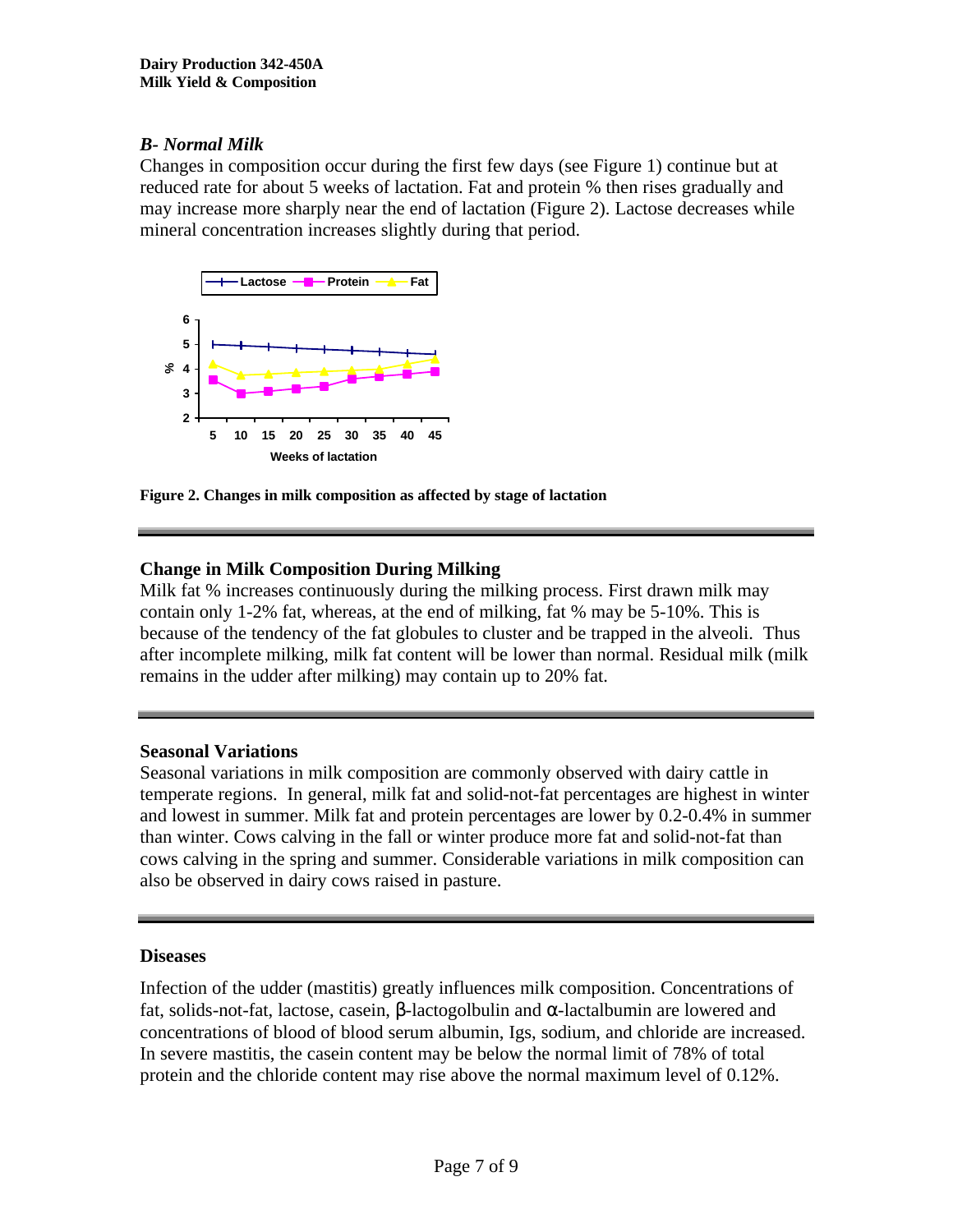Mastitis is also responsible for differences observed in milk composition from different quarters of the udder.

## **Effects of Nutrition on Milk Composition**

Of all milk components, milk fat is the most influenced by dietary manipulations. Most of changes in milk composition due to dietary manipulation are related to changes in ruminal acetate:propionate ratio. Several nutritional factors can influence milk composition. These include plane of nutrition, forage:concentrate ratio, forage quality (e.g. particle size), level and type of dietary fat.

- 1- **Plane of nutrition:** Underfeeding dairy cows reduces lactose % and increases fat %. Feeding imbalance rations (e.g. low energy:protein ratio) may reduce milk fat and protein percentages.
- 2- **Forage:concentrate:** As the proportion of the concentrate in the ration increases (above 50-60% of the ration), milk fat % tends to decline. This is mainly because of the lower ruminal production of acetate and butyrate (precursors of milk fatty acid synthesis in the mammary gland) associated with feeding high concentrate diets. The extent of milk fat depression is influenced by other feeding practices such as frequency of feeding and feeding system. Feeding cows less frequently especially if the concentrates are fed separately from the forage results in a reduced ruminal acetate:propionate ratio which in turn can result in reduced milk fat %. In general, the impact of feeding high levels of concentrates on milk fat % will be less where total mix rations are fed and / or if feed is offered three or more times daily.
- 3- **Forage particle size (forage processing):** Feeding finely chopped forages has a negative impact on milk fat % and may cause milk fat depression syndrome (drop of milk fat % below 3%). Cows fed finely chopped forages spend less time chewing and therefore will produce less saliva. Ruminal pH will drop as less saliva is produced to buffer the acid production in the rumen. As the ruminal pH drops below 6, the activity of the cellulolytic bacteria is reduced and so is the production of acetic and butyric acids (precursors of short chain fatty acid synthesis in the mammary gland.
- 4- **Level of starch in the ration:** As the level of starch ion the ration increases, the level of acetate produced in the rumen is decreased while that of propionate is increased. This may cause a reduction in milk fat %.
- 5- **Dietary fat**: Incorporation of fat or oil in dairy cow ration can substantially alter the profile of milk fatty acids. The effect of supplemented fat on milk fat % depends on the type of supplemental fat. Feeding polyunsaturated fat (susceptible biohydrogenation in the rumen) such as vegetable oils may reduce milk fat % whereas feeding protected fat tend to increase milk fat %.